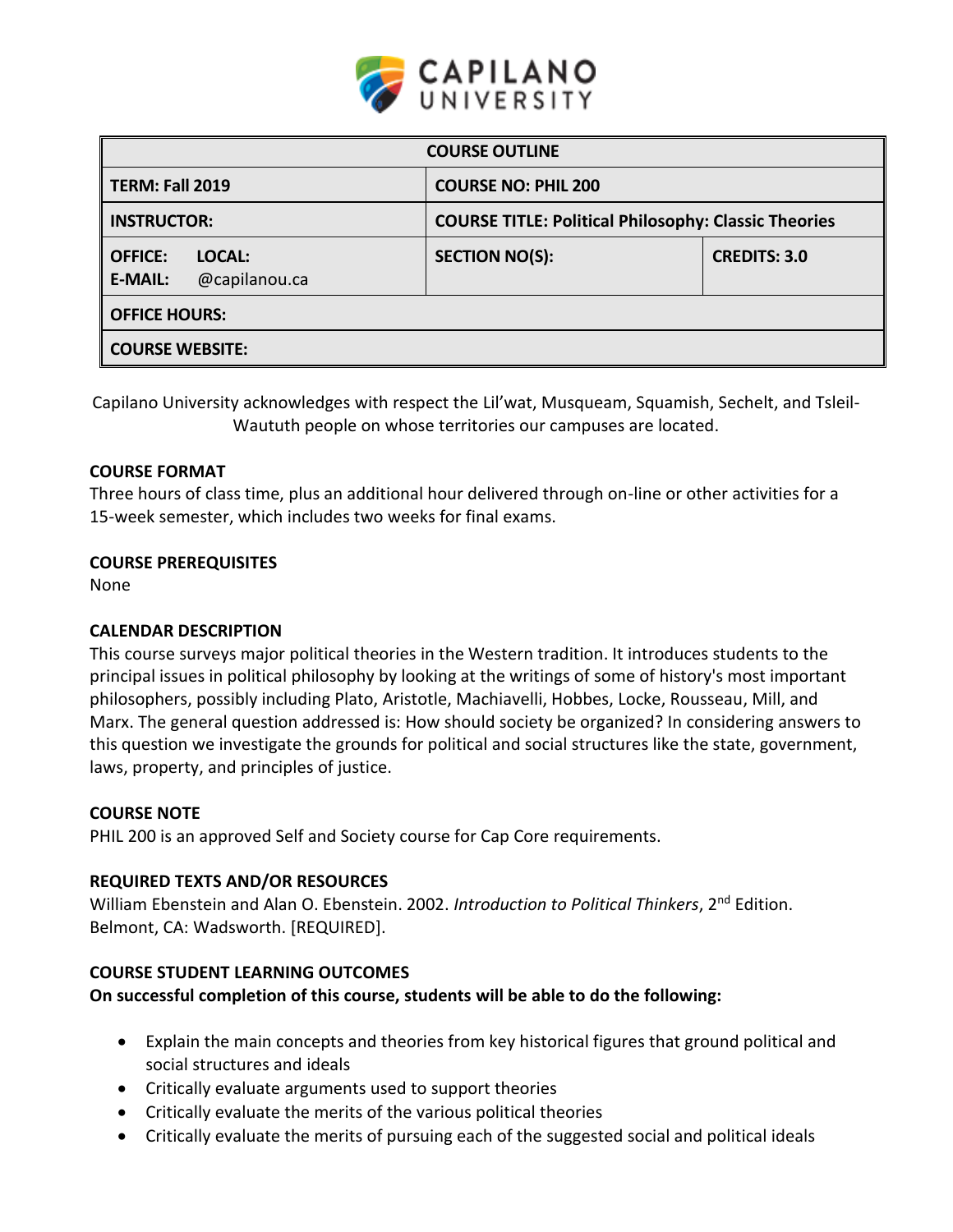### **Students who complete this Self and Society course will be able to do the following:**

- Identify potential root causes of local/global problems and how they affect local/global cultures, economies, politics, and policies
- Assess and evaluate individual and collective responsibilities within a diverse and interconnected global society
- Synthesize a range of differing community perspectives on ethics and justice and explain how these perspectives can inform structural change
- Explain how contexts (e.g. cultural, historical, colonial, economic, technological) shape identity formation and social structures

## **COURSE CONTENT**

| Week 1             | Introduction: The nature of political philosophy |
|--------------------|--------------------------------------------------|
| Week 2             | Plato (Reading: Ch.1)                            |
| Week 3             | Plato (cont.)                                    |
| Week 4             | Aristotle (Reading: Ch. 2)                       |
| Week 5             | Aristotle (cont.)                                |
| Week 6             | Machiavelli (Reading: Ch. 5)                     |
| Week 7             | Hobbes (Reading: Ch. 6)                          |
| Week 8             | Locke (Reading: Ch. 7)                           |
| Week 9             | Rousseau (Reading: Ch. 8)                        |
| Week 10            | Mill (Reading: Ch. 9)                            |
| Week 11            | Marx (Reading: Ch. 10)                           |
| Week 12            | Hayek (Reading: Ch. 11)                          |
| Week 13            | Rawls (Reading: Ch. 12)                          |
| <b>Weeks 14,15</b> | <b>Exam Period</b>                               |

#### **EVALUATION PROFILE:**

| Attendance        |           | $0 - 10%$ |
|-------------------|-----------|-----------|
| Essay(s)          |           | 20-40%*   |
| Test(s)           |           | 20-45%*   |
| <b>Final Exam</b> |           | 20-30%    |
|                   | $Total =$ | 100%      |

\* No one single assignment will be worth more than 35%.

### **GRADING PROFILE**

|               |                               | $A+ = 90-100$ $B+ = 77-79$ $C+ = 67-69$ $D = 50-59$ |             |
|---------------|-------------------------------|-----------------------------------------------------|-------------|
| $= 85 - 89$   | $ B = 73-76$   C = 63-66      |                                                     | $ F = 0.49$ |
| $A - = 80-84$ | $  B - = 70-72   C - = 60-62$ |                                                     |             |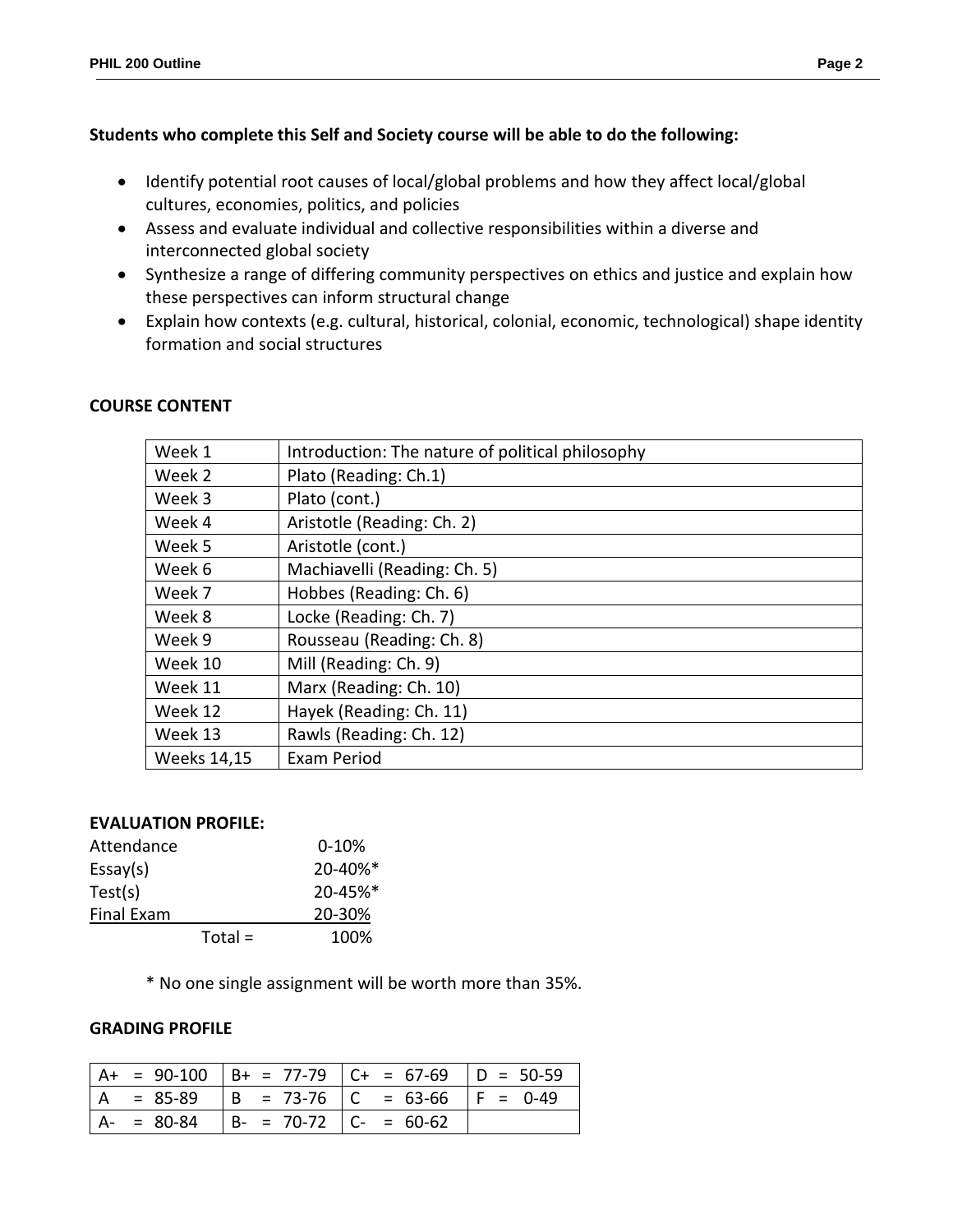## **Incomplete Grades**

Grades of Incomplete "I" are assigned only in exceptional circumstances when a student requests extra time to complete their coursework. Such agreements are made only at the request of the student, who is responsible to determine from the instructor the outstanding requirements of the course.

## **Late Assignments**

Not accepted.

# **Missed Exams/Quizzes/Labs etc.**

Students will be assigned a mark of zero for all missed assignments, essays, or tests. Make-up exams, quizzes and/or tests are given at the discretion of the instructor. They are generally given only in medical emergencies or severe personal crises. Please consult with your instructor.

# **Attendance**

Students are expected to attend regularly, to be punctual, to contribute to discussions, and to behave appropriately in the classroom.

# **English Usage**

Students are expected to proofread all written work for any grammatical, spelling and stylistic errors. Instructors may deduct marks for incorrect grammar and spelling in written assignments.

# **Electronic Devices**

Students may use electronic devices during class for note-taking only. Avoid/turn off all other electronic distractions. During in-class tests, turn off all electronic devices and remove them from the desk.

## **On-line Communication**

Outside of the classroom, instructors will (if necessary) communicate with students using either their official Capilano University email or Moodle; please check both regularly. Official communication between Capilano University and students is delivered to students' Capilano University email addresses only.

## **UNIVERSITY OPERATIONAL DETAILS**

## **Tools for Success**

Many services are available to support student success for Capilano University students. A central navigation point for all services can be found at:<http://www.capilanou.ca/student-life/>

# **Capilano University Security: download the [CapU Mobile Safety App](https://www.capilanou.ca/services/safety-security/CapU-Mobile-Safety-App/)**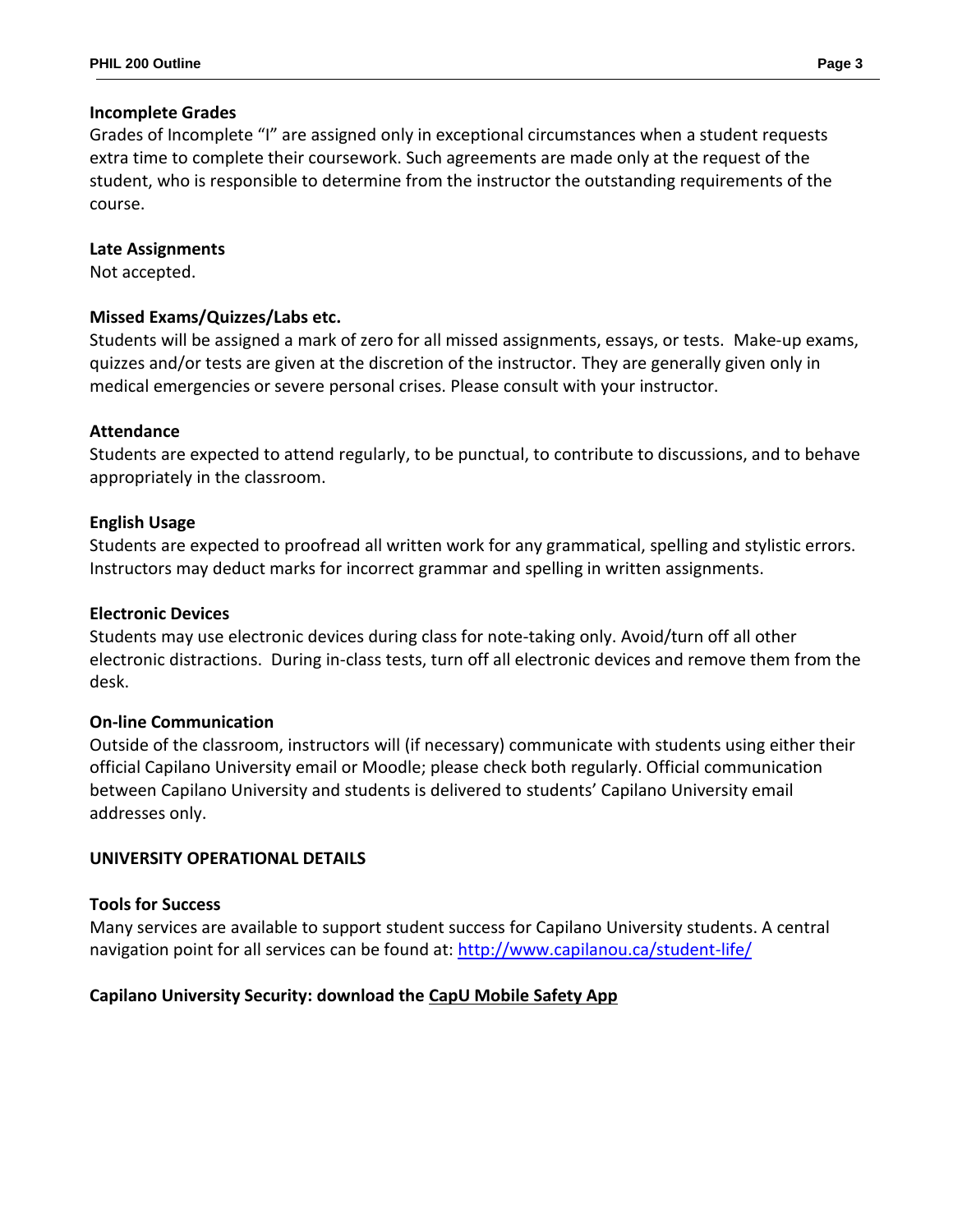# **Policy Statement (S2009-06)**

Capilano University has policies on Academic Appeals (including appeal of final grade), Student Conduct, Academic Integrity, Academic Probation and other educational issues. These and other policies are available on the University website.

# **Academic Integrity (S2017-05)**

Any instance of academic dishonesty or breach of the standards of academic integrity is serious and students will be held accountable for their actions, whether acting alone or in a group. See policy and procedures S2017-05 Academic Integrity for more information: [https://www.capilanou.ca/about](https://www.capilanou.ca/about-capu/governance/policies/)[capu/governance/policies/](https://www.capilanou.ca/about-capu/governance/policies/)

Violations of academic integrity, including dishonesty in assignments, examinations, or other academic performances, are prohibited and will be handled in accordance with the Student Academic Integrity Procedures.

**Academic dishonesty** is any act that breaches one or more of the principles of academic integrity. Acts of academic dishonesty may include but are not limited to the following types:

**Cheating**: Using or providing unauthorized aids, assistance or materials while preparing or completing assessments, or when completing practical work (in clinical, practicum, or lab settings), including but not limited to the following:

- Copying or attempting to copy the work of another during an assessment;
- Communicating work to another student during an examination;
- Using unauthorized aids, notes, or electronic devices or means during an examination;
- Unauthorized possession of an assessment or answer key; and/or,
- Submitting of a substantially similar assessment by two or more students, except in the case where such submission is specifically authorized by the instructor.

**Fraud**: Creation or use of falsified documents.

**Misuse or misrepresentation of sources**: Presenting source material in such a way as to distort its original purpose or implication(s); misattributing words, ideas, etc. to someone other than the original source; misrepresenting or manipulating research findings or data; and/or suppressing aspects of findings or data in order to present conclusions in a light other than the research, taken as a whole, would support.

**Plagiarism**: Presenting or submitting, as one's own work, the research, words, ideas, artistic imagery, arguments, calculations, illustrations, or diagrams of another person or persons without explicit or accurate citation or credit.

**Self-Plagiarism**: Submitting one's own work for credit in more than one course without the permission of the instructors, or re-submitting work, in whole or in part, for which credit has already been granted without permission of the instructors.